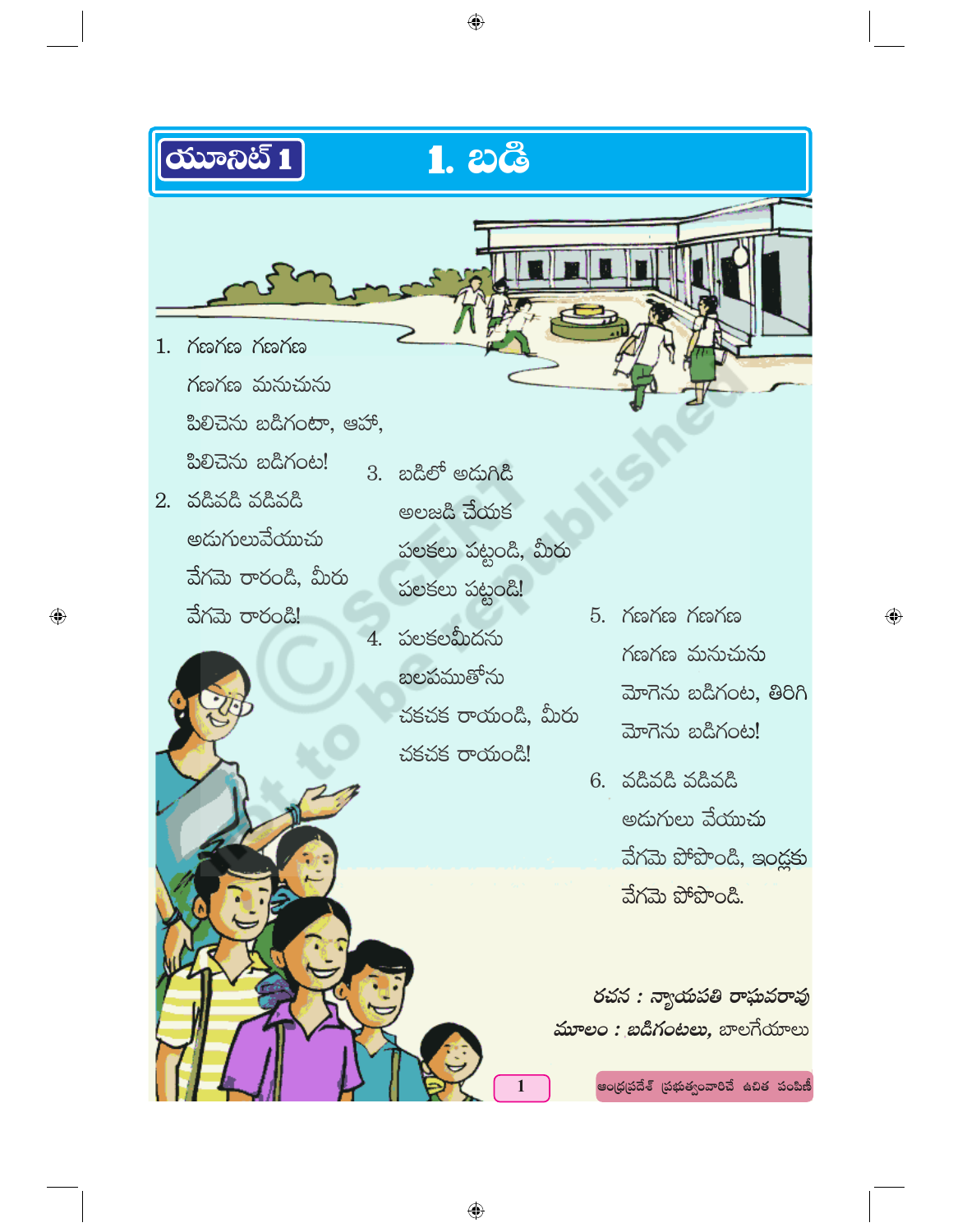

 $\bigoplus$ 

◈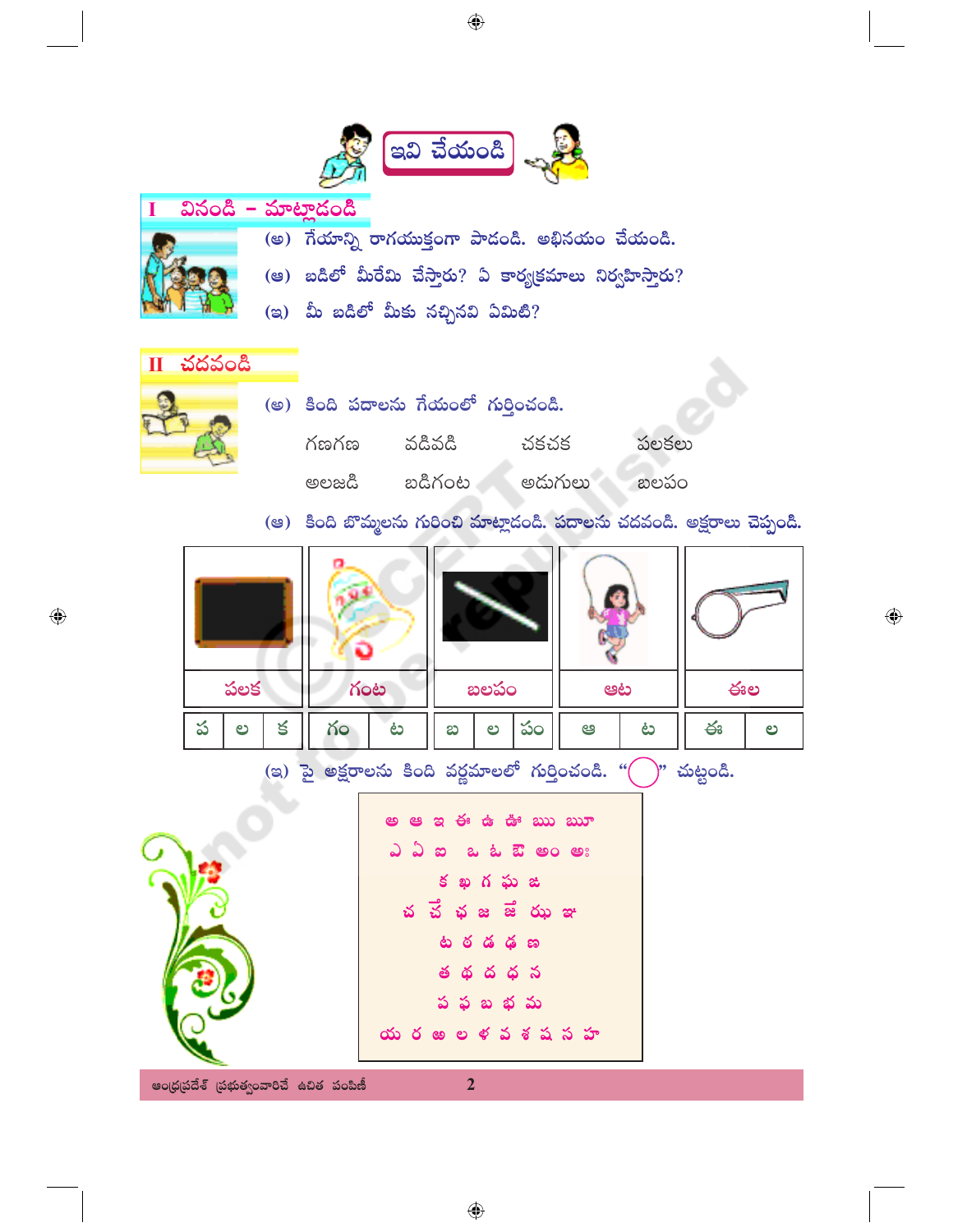|                    |                                                                           |                                           |                         |                         | (ఈ) కింది పదాలను చదవండి. వాటితో ఏర్పడే వాక్యాలు చెప్పండి. |   |  |
|--------------------|---------------------------------------------------------------------------|-------------------------------------------|-------------------------|-------------------------|-----------------------------------------------------------|---|--|
| III <b>రా</b> యండి | ఈక                                                                        | కలప                                       |                         | బంక పటం కలకల            |                                                           |   |  |
|                    |                                                                           |                                           |                         | ఈల పలక లంక బలం గబగబ     |                                                           |   |  |
|                    |                                                                           |                                           |                         | ఈగ కలక గంప బలపం టపటప    |                                                           |   |  |
|                    | ಆಟ                                                                        |                                           |                         | గంట గంగ పంపకం పకపక      |                                                           |   |  |
|                    |                                                                           | ఉదా : గంగ, పలకమీద బలపంతో రాసింది.         |                         |                         |                                                           |   |  |
|                    | (అ)  బొమ్మను చూసి సరైన పదాలను ఖాళీలలో రాయండి.                             |                                           |                         |                         |                                                           |   |  |
|                    | 1.                                                                        | గంగ చేతిలో<br>గంగ చేతిలో                  |                         | සි <b>o</b> යි.         | සි <b>o</b> යි.                                           |   |  |
|                    | 2.                                                                        | గంగ చేతిమీద                               |                         | ವಾಲಿಂದಿ.                |                                                           |   |  |
|                    | 3.                                                                        | గంగ చేతిమీద<br>కమలకు నెమలి<br>కమలకు నెమలి |                         | దొరికింది.              | ವಾಲಿಂದಿ.<br>దొరికింది.                                    |   |  |
|                    | (ఆ) కింది అక్షరాలను చదవండి. వాటితో ఏర్పడే పదాలను గీతలలో అందంగా<br>రాయండి. |                                           |                         |                         |                                                           |   |  |
|                    | ప                                                                         | గ<br>ಐ                                    | ఆ                       | $\leq$<br>$\frac{1}{2}$ | ف<br>$\circ$                                              | ల |  |
| ಕದ್:               | <del>- ਨ</del> ੱਡੜ                                                        |                                           |                         |                         |                                                           |   |  |
|                    |                                                                           |                                           |                         |                         |                                                           |   |  |
|                    |                                                                           |                                           |                         |                         |                                                           |   |  |
|                    |                                                                           |                                           | $\overline{\mathbf{3}}$ |                         | ఆంధ్రప్రదేశ్ (పభుత్వంవారిచే ఉచిత పంపిణీ                   |   |  |

 $\bigoplus$ 

 $\bigoplus$